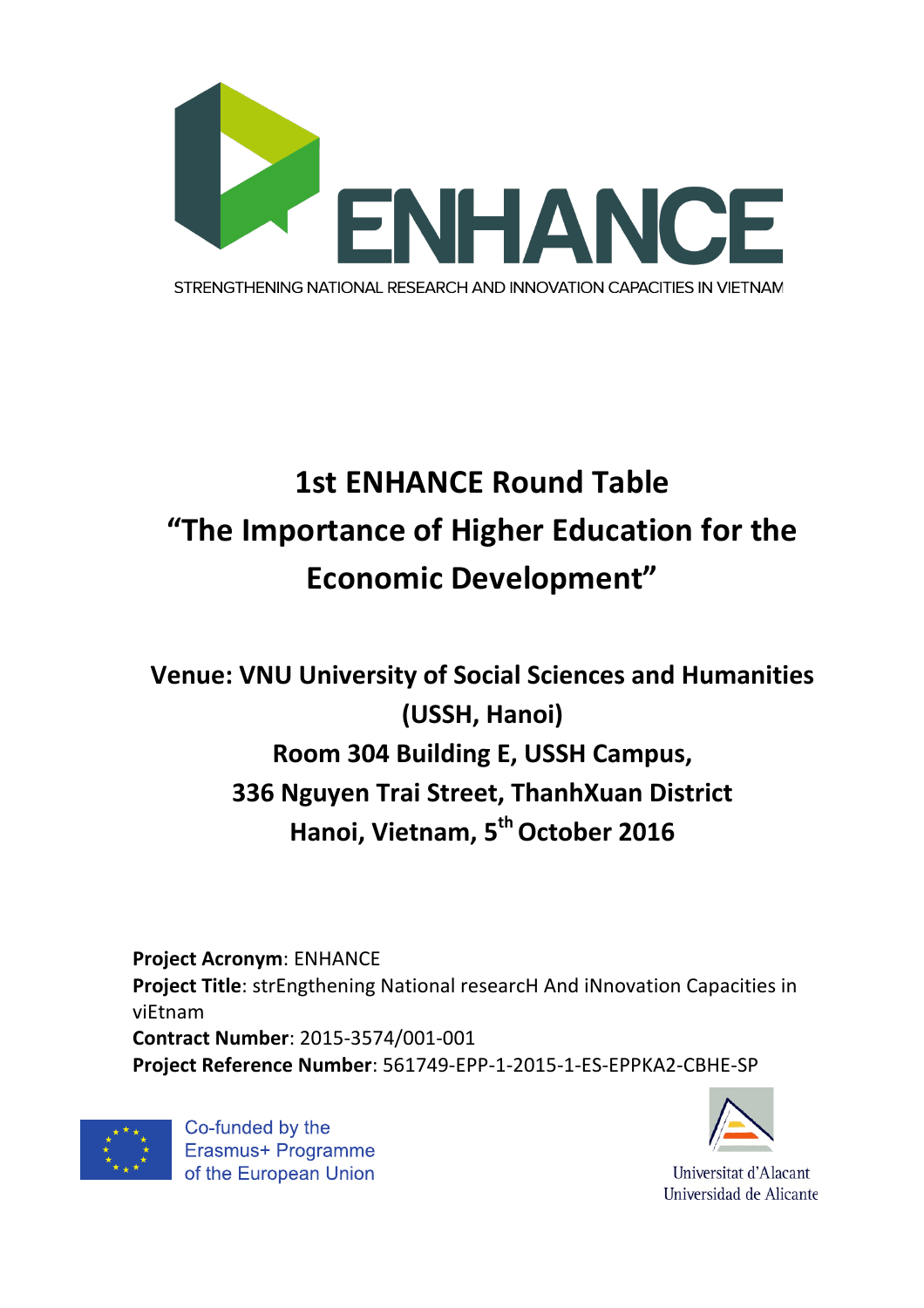

**TARGET:** the 1<sup>st</sup> ENHANCE Round Table will bring together managers and researchers from Higher Education Institutions (HEI) and Research Institutes, Science and Technology (S&T) authorities, representatives from the private sector and relevant stakeholders in Vietnam.

**AIM:** the main aim of the Round Table is to exchange ideas on the importance of Higher Education (HE) for the economic development.

This is meant to encourage dialogue and strengthen cooperation links and partnerships among academia, researchers, industries/private sector and policy makers.

The **objective** of the 1<sup>st</sup> ENHANCE Round Table is to foster a discussion on possible improvements and strategy for Research and Innovation (R&I) management at national and institutional level.

The **expected results** of the Round Table are:

- To encourage dialogue among HE authorities and HE community.
- Mutual understanding and exchange of ideas and proposal for improvement of legislation on R&I.
- Better management at HE level and implementation.
- Relevant conclusion drafted after the Round Table and included in the ENHANCE White Paper: "Recommendations towards improving R&I management and Implementation in Vietnam".